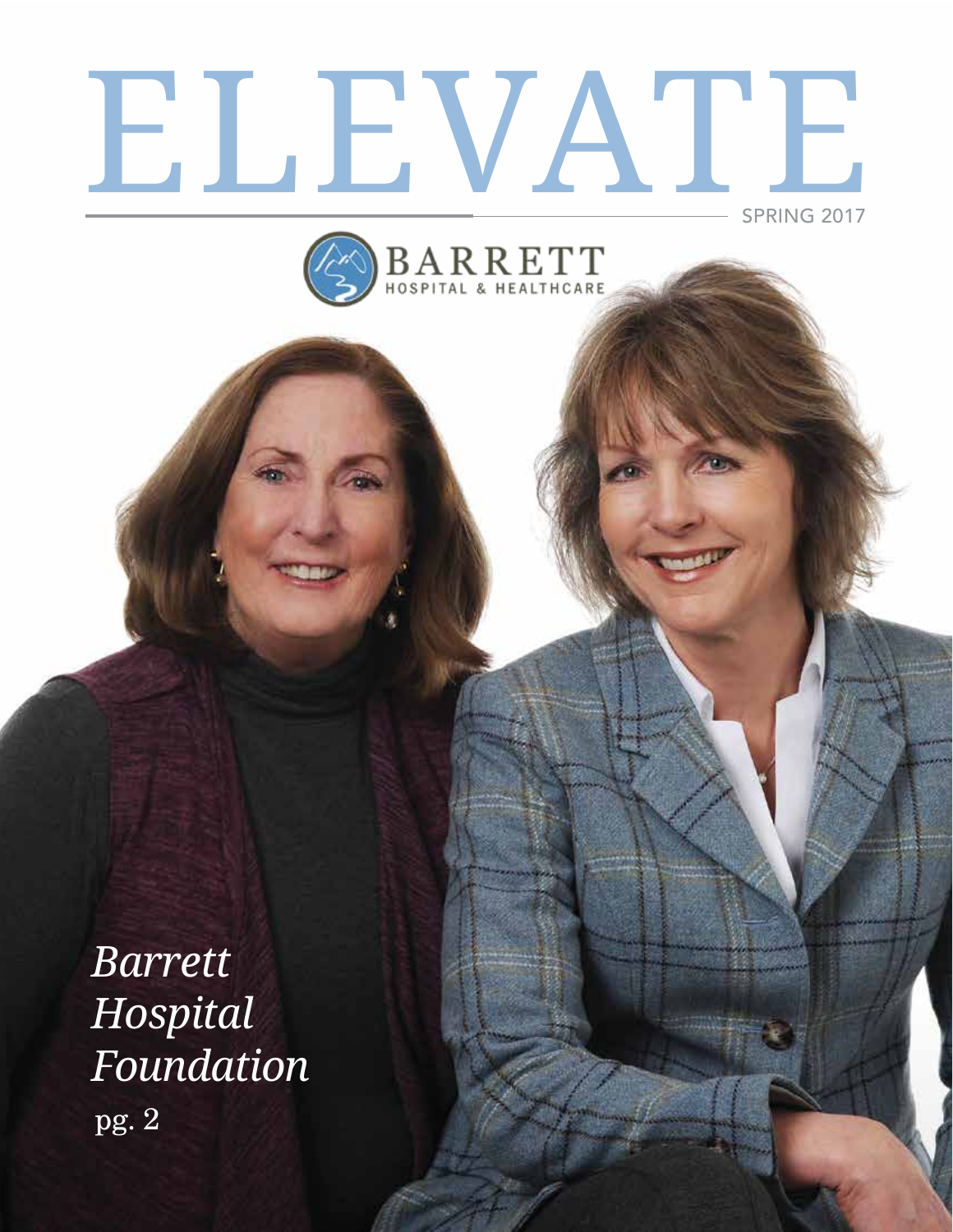## MEET THE FOUNDATION BOARD





#### **Brooke Erb, Executive Director BHF** *(left)*

*Cattle rancher, conservationist, yoga enthusiast, grandmother, aspiring chef and fly fisherman. Enjoys winning a card game of gin rummy, and doing the rewarding work of the foundation.* 

#### **Mary Jo O'Rourke, Board Chair BHF** *(right)*

*Grateful wife, mother, grandmother, and citizen. Avid reader, yogi and intrepid traveler. After half a century of receiving goodwill, wants to spend the next half century giving back.* 



#### **Gary Lorenzen, Secretary/Treasurer BHF**

*Retired corporate officer of Hi Tech operations, consultant in operational effectiveness, awarding winning BBQ pit master, university business instructor. Loves bird hunting and fly fishing.*



**Mike Ferretti**  *Chairman and CEO Great Harvest Franchising. Avid yogi, runner and cyclist. Reluctant swimmer. Passionate rescuer of retired racing greyhounds.* 



#### **Freeman McCall**

*Retired Presbyterian minister. Married 51 years and grandfather of five. Likes fly fishing, reading, and being with people. Tells the best jokes in town!* 





#### **Ralph Dreyer, Board Vice Chair BHF** *Retired, mathematician,*

*programmer, accountant, hunter, father and friend.*

#### **Emily Cottom**

*Billings native. BS in journalism, University of Kansas. Wife and mother of two boys. Plays the violin. Loves music, the arts, writing and spending time with family.*



#### **Nate Finch**

*Cattle rancher, skier, fly fisherman, Barrett Hospital trustee since 2010. Married to Kim and is the father of two sons.*





*University of Michigan football enthusiast. Ferris State University grad, registered pharmacist. Retired Marine Corps Colonel, 30 years' military service. Quilter and grandmother.* 

#### **Ken Westman, MPH, LNHA**

*CEO of Barrett Hospital and HealthCare. Enjoys spending time with his wife and kids, watching them participate in sports and other activities, hunting, fishing, hiking, biking and playing his violin.*

#### **Greg Moore, MD, FACEP, FAWM**

*Board Certified Emergency Physician for 35 years. Teaches Emergency Medicine, and Wilderness Medicine all over the world. Enjoys hunting, hiking, camping, skiing, cooking, landscaping, fishing, and travel. Father of three and grandfather of three.*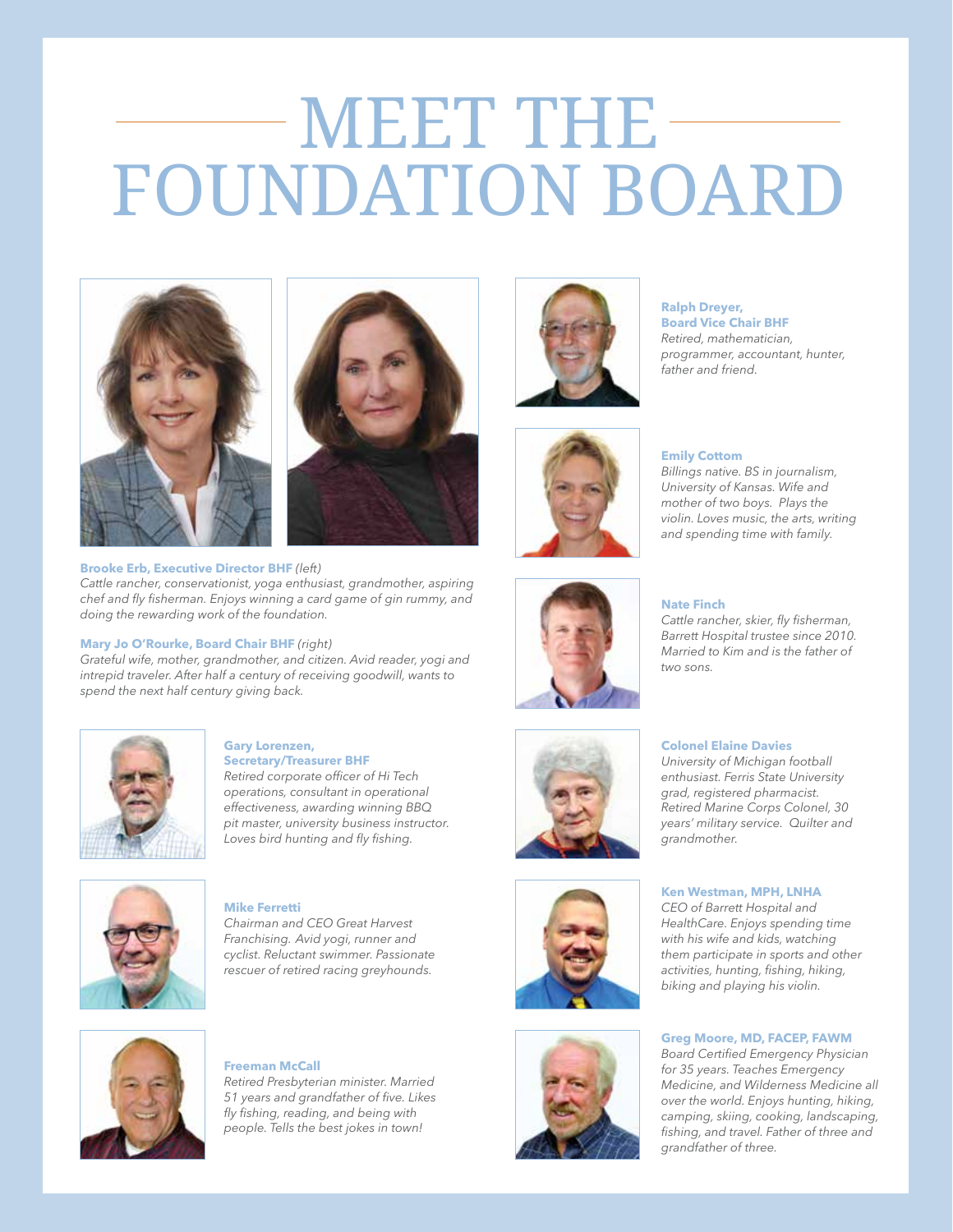## **Barrett Hospital Foundation: As dedicated as the community it serves**

### TWO WOMEN AND AN ENTHUSIASTIC BOARD OF DIRECTORS, ADVANCING THE MISSION OF BARRETT HOSPITAL FOUNDATION

Meet Brooke Erb, Executive Director for Barrett Hospital Foundation. She tells us a bit about the foundation and how she came to be a part of this worthy cause.

"These are uncertain times in healthcare," says Brooke. "Hospital foundations will undoubtedly play a crucial role in the viability of rural hospitals."

Brooke is eager to lead the Foundation and work with Board Chair Mary Jo O'Rourke. "I met Mary Jo O'Rourke in 1985 when our daughters attended the same preschool," says Brooke. "Our girls grew up together." Her daughter attended a college on the East Coast and went into internal medicine. My daughter attended a university on the West Coast and went into conservation policy."

"Mary Jo and I have been dedicated to this community in different capacities over the years," says Brooke. "Now we combine our varied experiences, enhanced by those of our board members, to engage and steward healthcare philanthropy, funds, services and programs to enhance Barrett Hospital and HealthCare."

The Foundation, through the generosity of donors, made some valuable contributions in 2016.

They provided breast health services to uninsured and underinsured women, and along with a generous grant from the M.J. Murdock Charitable Trust, purchased state of the art 3D mammography for the radiology department. A blood gas analyzer was purchased for the lab and a fetal heart monitor for labor and delivery. The Foundation awarded two Goodman Nursing Scholarships, five Stefan Fabaz Memorial Scholarships, and one Dr. Ron Loge Medical Scholarship. They also continue to supplement the vital work of Home Health and Hospice services. For the convenience of our donors, we now offer online donation at barretthospital.org.

"We live in this beautiful corner of the world for so many reasons," says Brooke. "Barrett Hospital and HealthCare enriches our quality of life here. We could never find a hospital, physicians, and staff of this caliber in another small rural community."

Brooke says that philanthropy comes in many forms, and that every donation at every level matters, making it all possible. "We are so very grateful to each of our donors. We thank you from the bottom of our hearts for your continued support of Barrett Hospital Foundation."

*Barrett Hospital Foundation in support of Barrett Hospital & HealthCare's mission is to engage*  and steward healthcare philanthropy, funds, services and programs to enhance Barrett Hospital *& HealthCare, ensuring continuous healthcare excellence for our community.*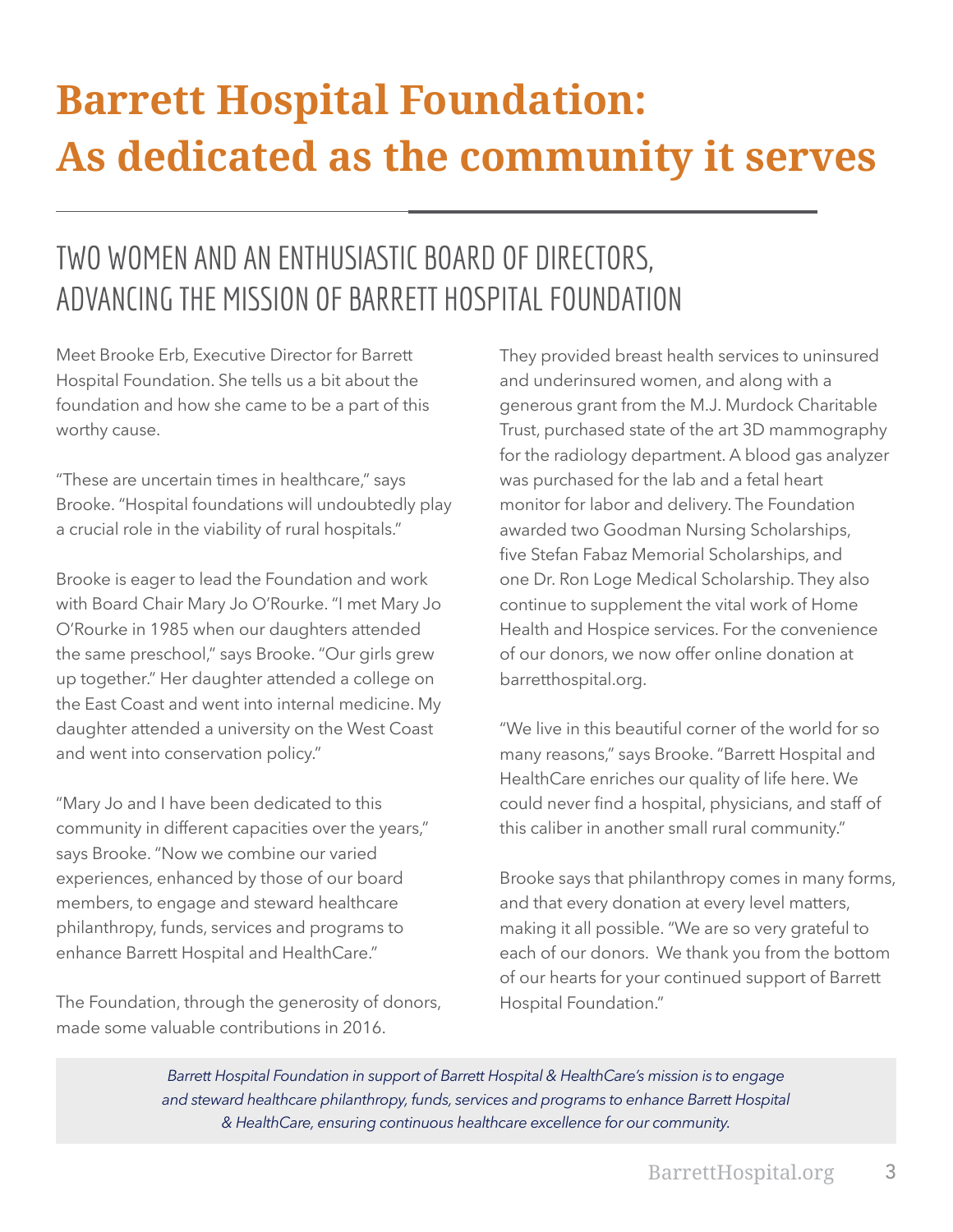### How the 5 Wishes Program Grants

# Peace of *Mind*

As you reach the end of your life or if you experience a life-threatening event, the last thing you want your family worrying about is your final wishes. That's why Barrett Hospital & HealthCare has adopted the 5 Wishes program, a tool that helps families plan for end-of-life decision-making. If you choose to register your documents with the Montana State Registry, even greater access to healthcare providers is possible.

#### **The document outlines one's "5 Wishes" for the following categories:**

- The person you would like to make care decisions for you when you are not able to
- The kind of medical treatment you would like or would not like
- How comfortable you want to be
- How you want people to treat you
- What you want your loved ones to know

"It's one of those things that most people don't want to talk about," says Marie Hamilton, RN, Ambulatory Care Coordinator at Barrett Hospital & HealthCare. "But when you sit down with your provider and talk about it and get it done, it's a big relief and offers peace of mind not only for yourself but for your family as well."



The program comes to Barrett thanks to Dr. Ronald Loge, an internal medicine physician, who was an early champion of the project.

"He saw that it had significant value for our patients and their families," says Cynthia White, MBA, BSN, Director of Provider Services. "Then we were fortunate enough to have two University of Washington third year medical students, Daniel Cornish and Julie Campbell, take this on as their community project."

From there, a local community task force was brought together and facilitated by Kayla Schmid over a period of almost four months.

"This document is a legal document and it can be filed with the State of Montana Registry, with the patient's approval," says Cynthia. "So it's important to consider any other estate planning and or durable power of attorney documents that you may already have completed to avoid any conflicts. Our focus has first been to offer this to patients and community members who have not already taken that action, but others may also choose to use the tool."

Marie says she is happy to discuss the process of doing a 5 Wishes document with anyone and will help fill out the document for patients who need extra assistance. **Patients are encouraged to start the conversation with their primary care provider so that they can help make the future easier for themselves and their families, too.**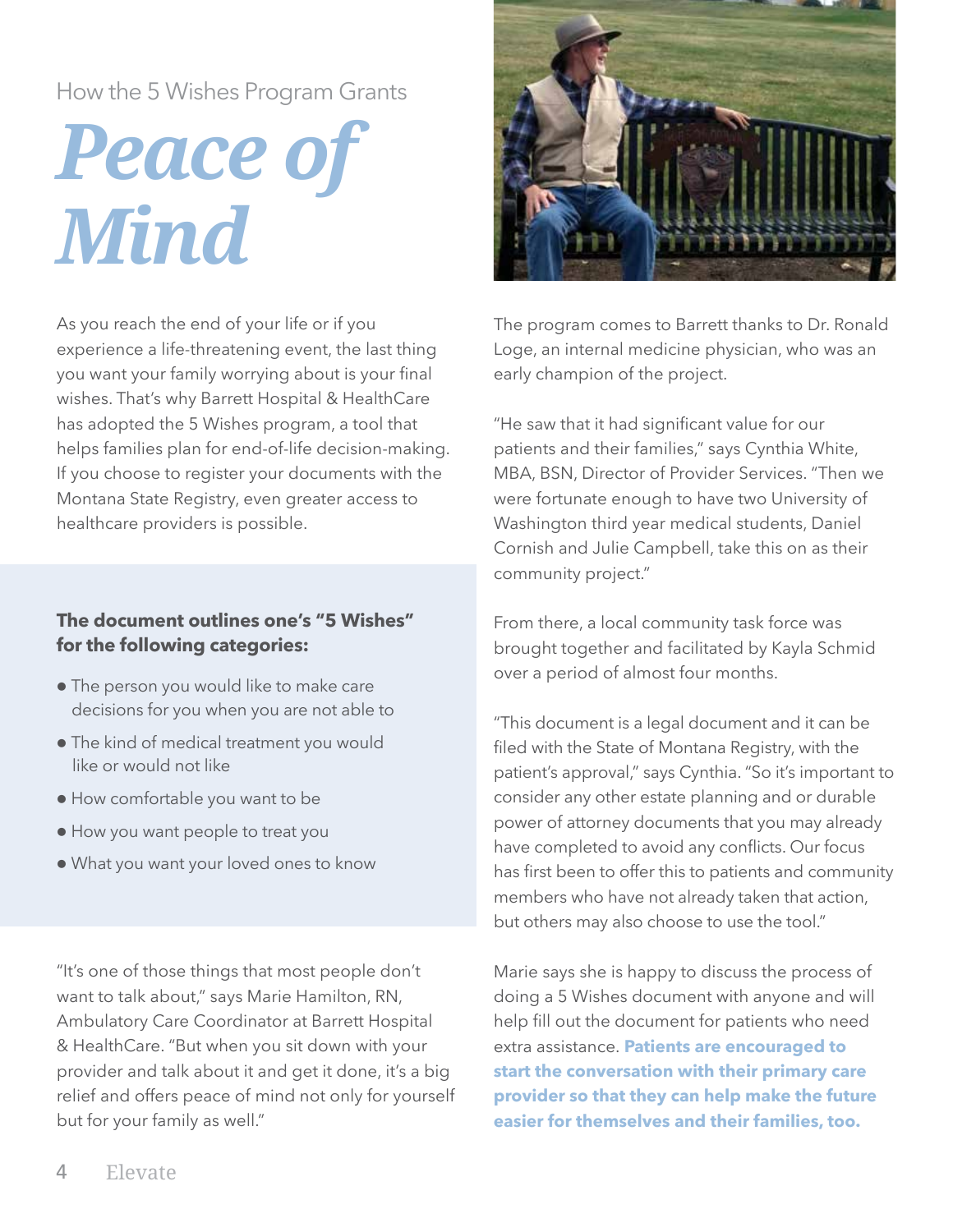# **FIVE MYTHS ABOUT COLONOSCOPIES**

## THE TRUTH BEHIND COLONOSCOPIES AND COLON CANCER PREVENTION

Colonoscopies are a necessary step in colon cancer prevention, yet many people avoid scheduling them because of the negative stigma associated with them. Because about 1 in 18 men and women will get colon cancer in their lifetime, it's important to know the truth behind colonoscopies so you can stay healthy.

"Colonoscopies are one of the most important steps you can take for cancer prevention," says Dr. Pickens, General Surgeon at Barrett Hospital & HealthCare. "I recommend scheduling one after you turn 50. If you have a family history of colon cancer, you should schedule one earlier."

Dr. Pickens and the general surgery team at Barrett Hospital & HealthCare will provide support to you and your family during a hospital visit so you can feel at ease when undergoing a colonoscopy.



DR. JOHN PICKENS, GENERAL SURGERY

### Here are **5 myths** regarding colonoscopies and the truth you should be aware of:

#### **1. I'm not at risk for colon cancer.**

1 in 18 Americans will get colon cancer. Certain factors can increase or decrease your risk, but as long as it's discovered in the early stages, colon cancer is one of the most treatable cancers.

#### **2. I can't handle the prep for a colonoscopy.**

Before a colonoscopy, the doctor will give you a bowel prep solution to empty your colon and will assign a strict diet to allow maximized visibility during the procedure. The bowel prep doesn't taste as bad as you might've heard and the jello, broth, and juice diet only lasts for 24 hours. You might be uncomfortable for a day, but it can be vital to your health for a lifetime.

#### **3. It's going to be too painful!**

Actually, you're heavily sedated with pain medications and closely monitored, so you won't feel or remember anything from the procedure. A colonoscopy is an outpatient procedure, so most patients generally go home the day of the procedure.

#### **4. I'm healthy – I don't need a colonoscopy.**

Colon cancer begins as precancerous growths in your colon, which almost never produce any symptoms. You might feel healthy – but colonoscopies can detect and remove these growths before they turn into cancer and keep you healthy in the long run.

#### **5. I can't afford a colonoscopy.**

Barrett Hospital. Most insurance companies will pay for a screening colonoscopy once every 10 years at the age of 50, unless there is a family history. If a problem is detected, your current and all future colonoscopies becomes diagnostic and will be subject to your insurance cost sharing (deductibles/coinsurances). Colonoscopies can detect problems early, reducing the associated costs of treating an advanced disease process. Contact your insurance company to confirm details.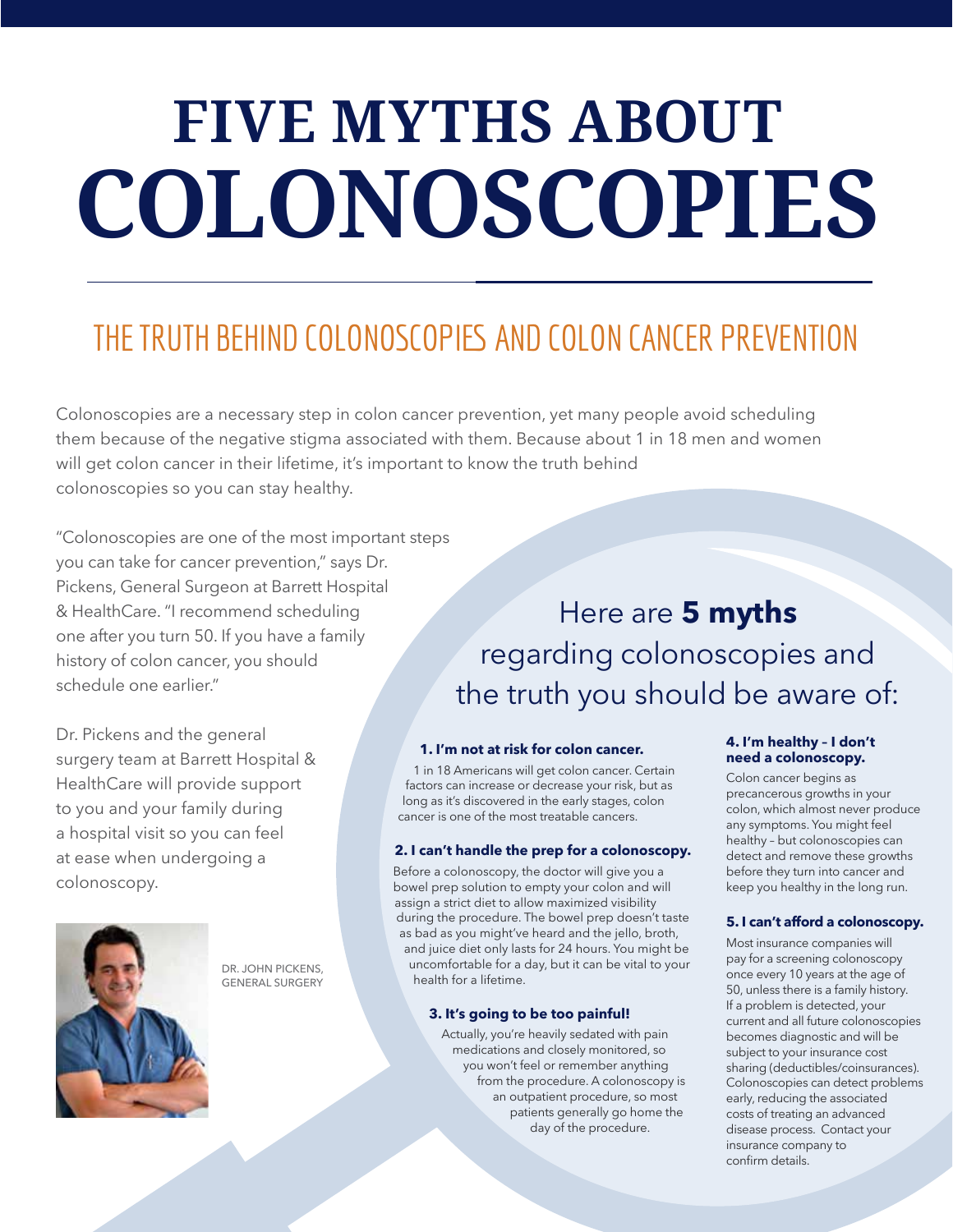# **The Importance of Yearly Checkups**

### WHY PRIMARY CARE IS OF PRIMARY IMPORTANCE TO YOUR FAMILY'S HEALTH

Going to the doctor might be the last thing on your mind if you feel healthy, but it's one of the most important things you can do for yourself and your family.

Dr. Casey Rasch, Family Practice and Obstetrics Doctor at Barrett Hospital & HealthCare, recommends patients visit at least once a year for routine checkups.

"Yearly exams are important because we can uncover or prevent serious conditions from happening," says Dr. Rasch.

The primary care providers at Barrett Hospital & HealthCare offer added benefits that many family doctors don't – obstetrics care and healthcare for all ages. With Barrett's skilled and friendly physicians, your whole family can visit the doctor and receive healthcare for which you'd normally have to travel to multiple locations.

Annual checkups are one of the most important things you can do to take control of your health. Dr. Rasch and the primary care team at Barrett provide

various exams during a checkup like cholesterol panels, A1C exams for diabetes, mammograms, pap smears, and they make sure you're up to date on your vaccines.

Many of these tests won't happen at every checkup – it depends on your health, age, and other lifestyle factors – but it's important to visit every year, because if one of these tests uncovers an underlying condition, it can be a crucial step in your health prevention and management.

*"Yearly exams are important because we can uncover or prevent serious conditions from happening."*

#### - DR. CASEY RASCH

Barrett Hospital & HealthCare also offers biomarker testing, a type of testing that can reveal if you are predisposed to or are experiencing certain conditions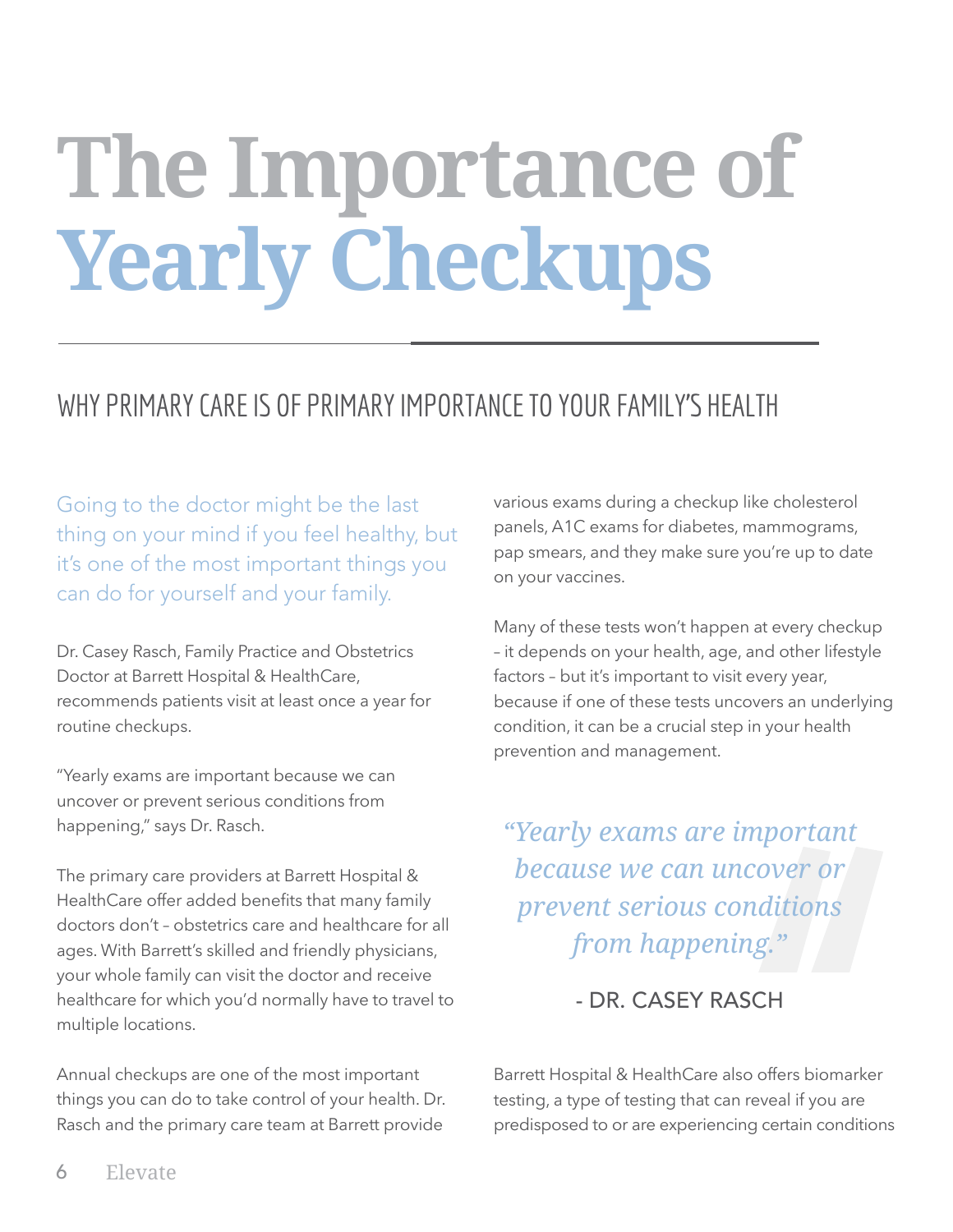

or disorders like kidney failure, low hemoglobin, and heart disease. Biomarker tests include urine, creatinine, kidney, and genetics tests. Biomarker and general test results often arrive back within the day, but patients will be notified with test results that have to be sent to Salt Lake City within 5 – 7 days.

Along with yearly checkups, Dr. Rasch encourages his patients to make healthy lifestyle choices on a regular basis. "Talk to your doctor about how you can stay active, eat a well-balanced diet, and other choices you can make for a healthy life," Dr. Rasch says. DR. CASEY RASCH,



FAMILY PRACTICE AND OBSTETRICS



To schedule an appointment with Dr. Rasch or another call **406-683-1188**.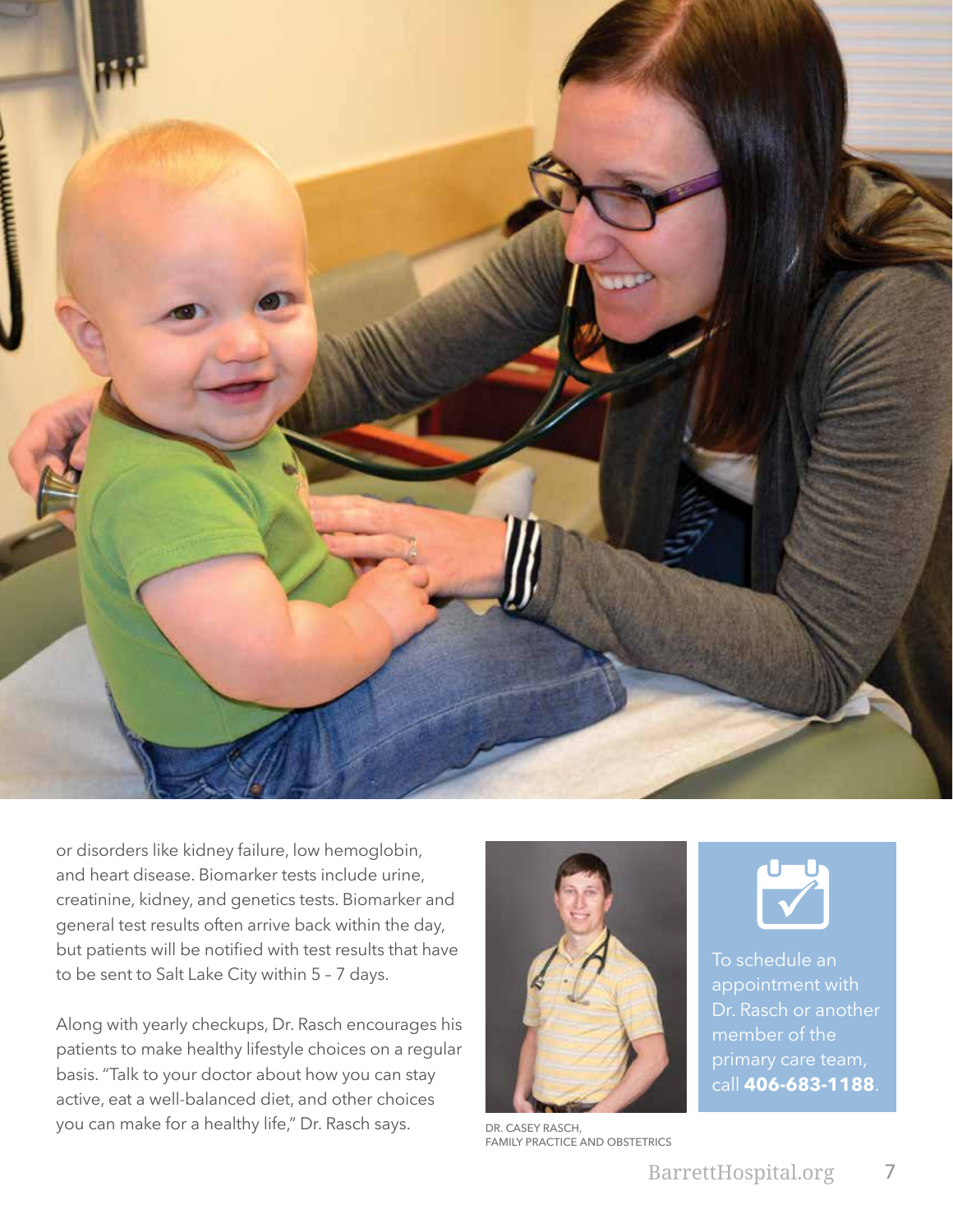# *GET THE WHOLE PICTURE WITH MRI*

If you or a loved one has ever suffered from an injury or disorder related to your head, spine, or joints, you may have received an MRI to diagnose your condition.

MRI, or magnetic resonance imaging, is an extremely important diagnostic tool that can provide information unavailable from diagnostic imaging like X-rays or CT scans. By combining a magnetic field, radio waves, and a computer, MRI produces image slices of your brain, spine, and/or other areas of the body to determine if they have been affected by injury or disease.

Tedeen Holbert, Diagnostic Imaging Tech III at Barrett Hospital and Healthcare, performs X-rays, CT scans, and MRIs for patients. She enjoys being a part of the prevention and healing process in her community by producing images that lead to more accurate diagnoses. The new and improved MRI suite at Barrett doesn't hurt, either.

"The new MRI suite is a beautiful, open area designated just for MRI patients. It has its own locked entry, dressing room, and sitting area," says Tedeen.



"It's a much more comfortable and inviting space for patients compared to where the MRI was before."

The new MRI suite is located in the Barrett Imaging Department, which allows safer and easier access for patients and providers alike. No longer will patients have to endure the elements to receive an MRI.

## *"The new MRI suite is a beautiful, open area."*

### - TEDEEN HOLBERT

Barrett Hospital also offers X-ray, CT, Ultrasound, Echocardiogram, Mammography, Dexa scanning, and Nuclear Medicine exams.

"Patients should choose Barrett for their imaging needs because we have a very caring staff who love what they do and we treat all patients as if they're family," says Tedeen. "Also, we are close to home and have a beautiful facility."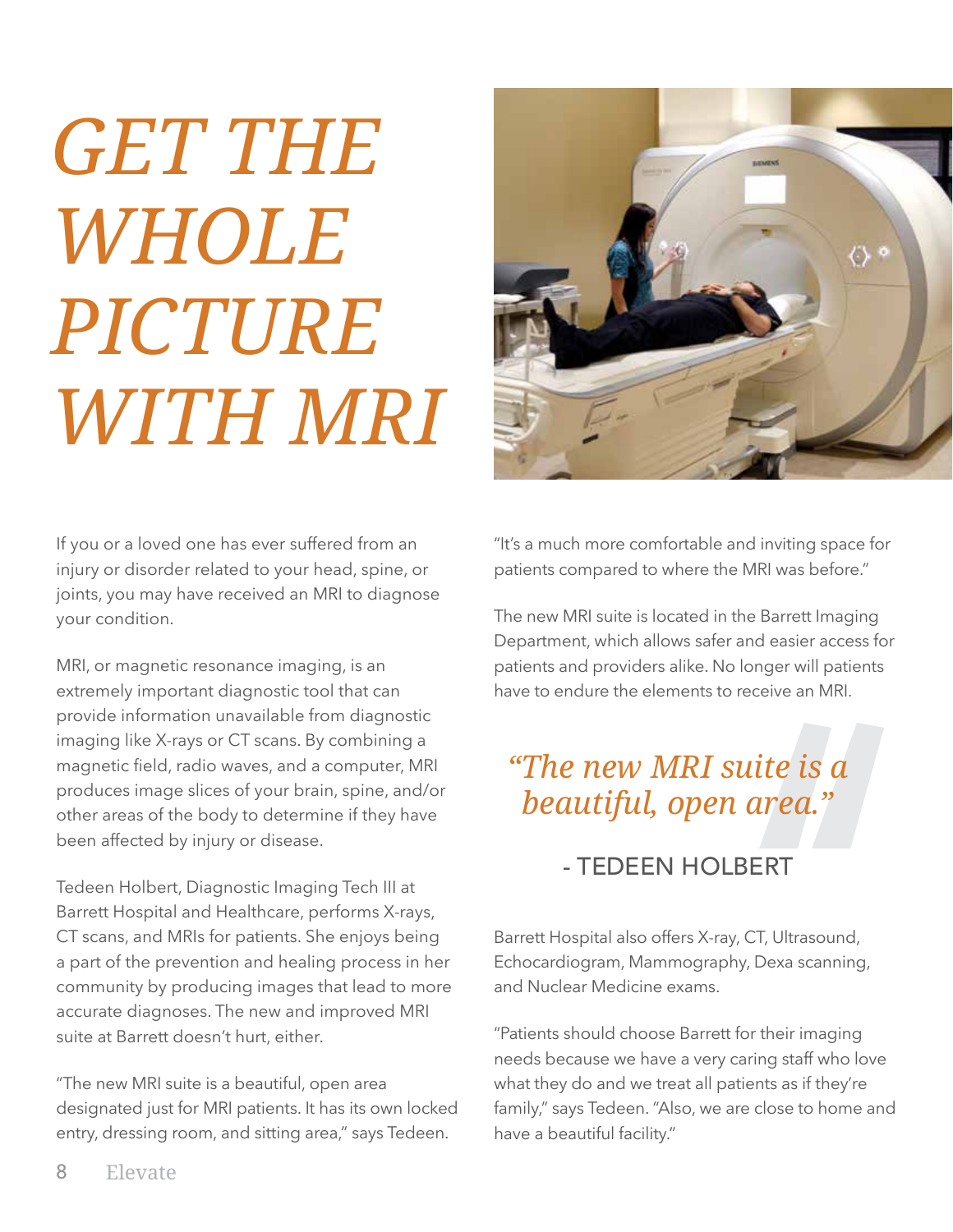# A Better Experience with **3D Mammography**

## BRINGING MORE ACCURATE IMAGING TO THE COMMUNITY

Barrett Hospital & HealthCare is excited to announce a new arrival: A 3D mammography machine that promises more accurate results and fewer callbacks.

"It's just all-around better," says Ashlee Bowe, mammography technologist for Barrett. "We are excited to provide the newest technology available to our community."

The benefits of this new machine, says Ashlee, are "outstanding." The new technology allows for a 41% increase in detection of invasive cancers, a 29% increase in detection of breast cancers, and best of all, a 15% decrease in the number of callbacks.

Even though the new machine has been reported to be more comfortable than getting a traditional mammogram, it's never going to be the most enjoyable thing to do. That, along with the reduction in stress and worry, is why the 15% decrease in callbacks is such an impressive statistic.

"We can get more accurate results the first time," explains Ashlee. "That reduces the number of callbacks, which reduces both the cost and stress for patients."



Another benefit that Barrett Hospital & HealthCare has always offered is a caring team.

"You can get the most accurate imaging and stay with the people you know," says Ashlee. "Our community is small, and we are proud to do all we can to offer the best to our friends, family, and neighbors."

To learn more, talk to your provider at Barrett Hospital & HealthCare or visit **barretthospital.org**.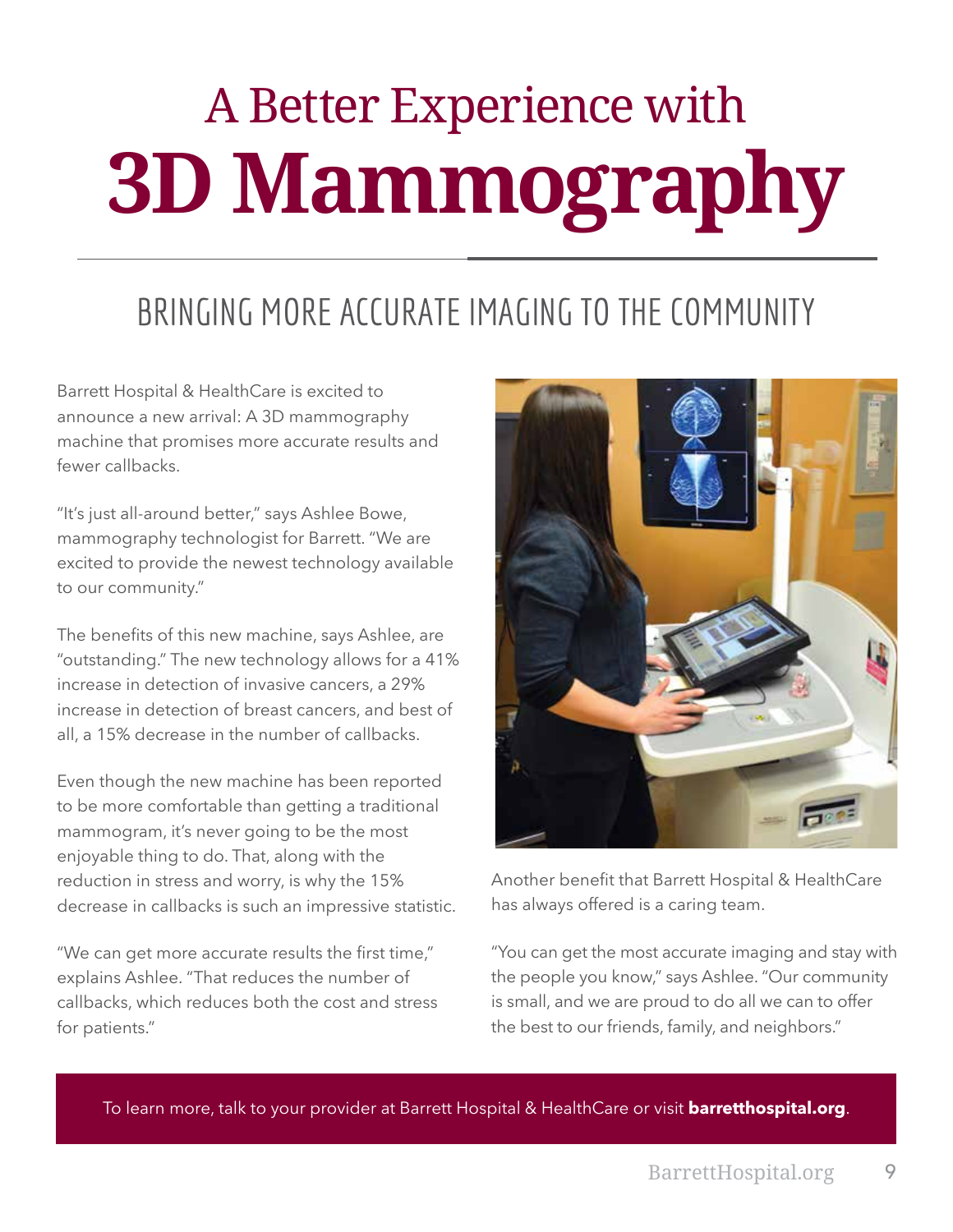## **Employee Spotlight**

## **Matt Bowman**

**Director of Pharmacy and Outpatient Ancillary Clinics**

## Matt Bowman's commitment to the community

"Things don't work unless you volunteer. Everyone has to do his or her part to help make the best possible life for all of us," says Matt Bowman, Director of Pharmacy and Outpatient Ancillary Clinics at Barrett Hospital & HealthCare. It's a simple idea, but one that Matt lives by.

Earlier this year, Matt won the prestigious Bowl of Hygeia award. It's given annually to pharmacists who show outstanding civic leadership. Matt's exceptional dedication to the health and wellness of his community placed him top among all other pharmacists in the state.

In his career at Barrett, he helped start the Disease State Management Clinic, where pharmacy staff sees patients living with chronic diseases to monitor progress and medications. He also oversees the hospital's outpatient department where patients who previously had to drive 70 or 120 miles for service can get treatments close to home at Barrett.

To promote healthy habits for all of the community, Matt advocated for the development of Barrett's Health Improvement Program, where community members learn how to make lifestyle changes like eating better and exercising more. They work with dietitians, exercise specialists, or counselors.

When it's pointed out to Matt that he seems to go above and beyond in his role at Barrett, he voices his belief that everyone in Dillon is committed to the success of the community. "My staff is just as passionate about growing these services for the community as I am," says Matt. "And we have the support of the administration. Everyone here takes pride in what they do. It's one of the reasons we can offer better care than larger facilities."

As proud as Matt deserves to be about his professional accomplishments, he has a lot to be proud of outside of work as well. He has served on the Dillon Volunteer Fire Department for the past eight years and is a First Responder for emergencies. Matt is a longtime 4-H leader, missions trip leader, and active in supporting the local schools.

"There are a lot of great programs out there," says Matt. "Without volunteers, they wouldn't be possible." The community is lucky that Matt is a member, doing everything he can to make services accessible for his friends, family, and neighbors.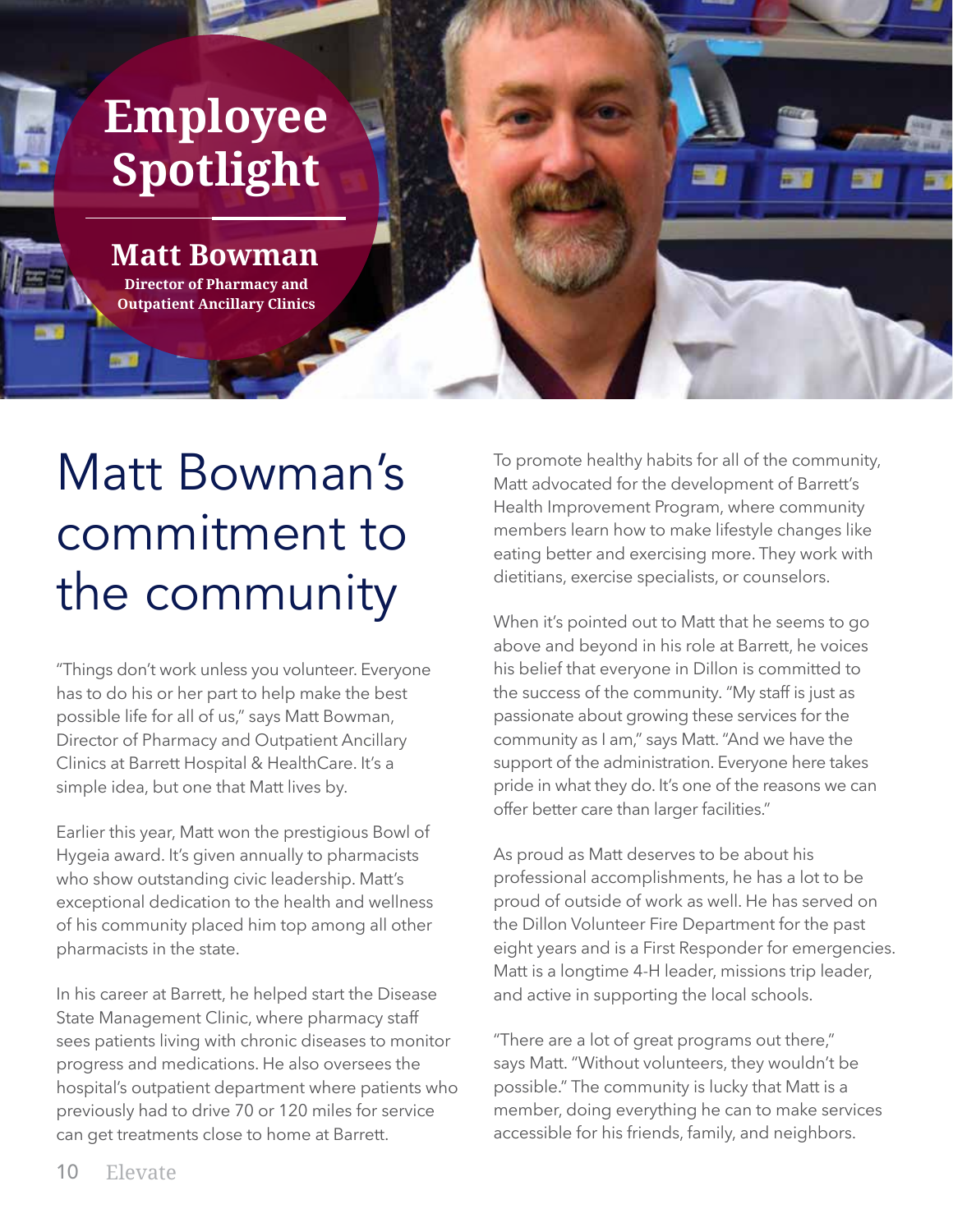## **Community Spotlight**

**The Fryetts** 

## Love Helps Fund a Foundation

George Fryett met Donna Atherton at a dance in 1956, in Seal Beach, California. Was it love at first sight? What we do know is at that dance, sparks flew.

Like all great love stories, the journey to happily ever after wasn't easy. George joined the Army. Donna went on to college. Their paths diverged, they married other people, and they lost touch. One day, Donna saw a newspaper article reporting the capture of George Fryett by the Vietcong. Six months later, after living in solitary confinement in the jungle with only the occasional bowl of rice or fish heads, George was released and sent to heal in a San Francisco hospital. There he wrote to Donna from his recovery bed.

Time passed and both Donna and George found themselves divorced. They had once again lost touch, but this time Donna was determined to find George for good. "I called his dad," she says. "He said George was living in Montana." After a few rounds of letters, they decided they would try to get together.

"It was like we were right back to where we were before George entered the service," Donna says. They married and George moved to California so

Donna could continue working as a schoolteacher. When she retired after 34 years, they knew they wanted to settle in Montana. "We traveled around Montana looking for the perfect place," says Donna. "And then we found Dillon. It had everything, including a hospital." George suffers from health complications due to his time as a POW, so having access to medical care was a must.

"We've been here for 20 years," says Donna. "We were here for the old hospital. When they decided to build a new one, we were excited and wanted to help." Thus began the Fryetts' involvement with Barrett Hospital Foundation.

"We want to help the community as much as possible," says Donna. "And we feel the hospital is the best way to do that. We want to see it grow and provide the residents of this area with more and more quality services and skilled physicians."

When they're not helping the Foundation or making trips to town, Donna says she and George lead a quiet life: one of gardening, being outside, researching, reading, and making up for lost time.